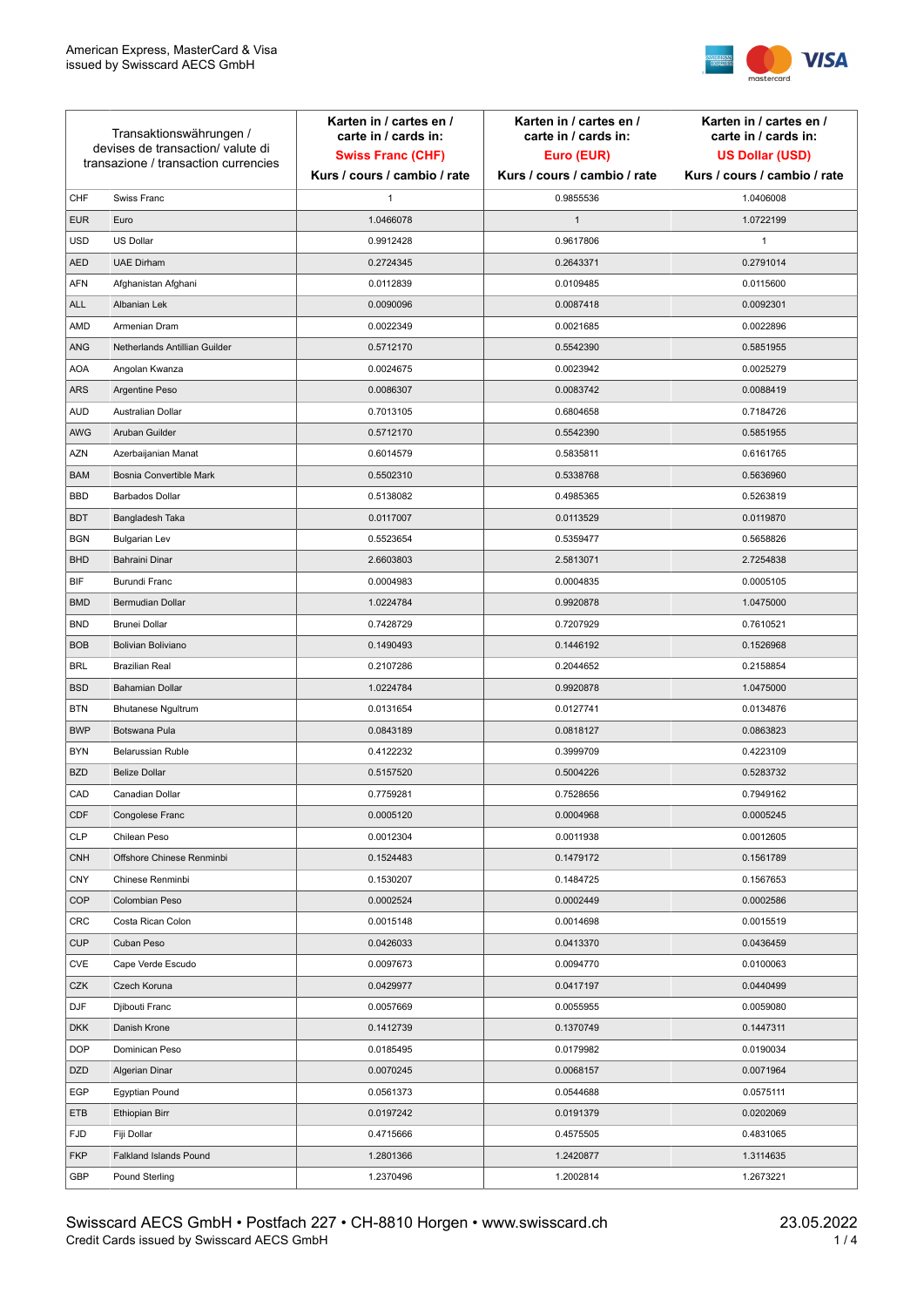

| Transaktionswährungen /<br>devises de transaction/valute di |                                      | Karten in / cartes en /<br>carte in / cards in: | Karten in / cartes en /<br>carte in / cards in: | Karten in / cartes en /<br>carte in / cards in: |
|-------------------------------------------------------------|--------------------------------------|-------------------------------------------------|-------------------------------------------------|-------------------------------------------------|
|                                                             |                                      | <b>Swiss Franc (CHF)</b>                        | Euro (EUR)                                      | <b>US Dollar (USD)</b>                          |
|                                                             | transazione / transaction currencies | Kurs / cours / cambio / rate                    | Kurs / cours / cambio / rate                    | Kurs / cours / cambio / rate                    |
| <b>GEL</b>                                                  | Georgia Lari                         | 0.3566246                                       | 0.3460248                                       | 0.3653517                                       |
| <b>GHS</b>                                                  | Ghana Cedi                           | 0.1434091                                       | 0.1391466                                       | 0.1469185                                       |
| GIP                                                         | Gibraltar Pound                      | 1.2801366                                       | 1.2420877                                       | 1.3114635                                       |
| <b>GMD</b>                                                  | Gambia Dalasi                        | 0.0209096                                       | 0.0202881                                       | 0.0214213                                       |
| <b>GNF</b>                                                  | Guinea Franc                         | 0.0001189                                       | 0.0001154                                       | 0.0001218                                       |
| <b>GTQ</b>                                                  | Guatemala Quetzal                    | 0.1334435                                       | 0.1294772                                       | 0.1367091                                       |
| GYD                                                         | Guyana Dollar                        | 0.0048941                                       | 0.0047486                                       | 0.0050139                                       |
| HKD                                                         | Hong Kong Dollar                     | 0.1263272                                       | 0.1225724                                       | 0.1294186                                       |
| <b>HNL</b>                                                  | Honduras Lempira                     | 0.0416868                                       | 0.0404478                                       | 0.0427069                                       |
| <b>HRK</b>                                                  | Croatian Kuna                        | 0.1439300                                       | 0.1396520                                       | 0.1474522                                       |
| <b>HTG</b>                                                  | Haiti Gourde                         | 0.0090983                                       | 0.0088279                                       | 0.0093209                                       |
| <b>HUF</b>                                                  | Forint                               | 0.0027664                                       | 0.0026842                                       | 0.0028341                                       |
| <b>IDR</b>                                                  | Indonesia Rupiah                     | 0.0000700                                       | 0.0000679                                       | 0.0000717                                       |
| <b>ILS</b>                                                  | New Israeli Sheqel                   | 0.3001018                                       | 0.2911820                                       | 0.3074457                                       |
| <b>INR</b>                                                  | Indian Rupee                         | 0.0131495                                       | 0.0127587                                       | 0.0134713                                       |
| IQD                                                         | Iraqi Dinar                          | 0.0007003                                       | 0.0006795                                       | 0.0007174                                       |
| <b>ISK</b>                                                  | <b>Iceland Krona</b>                 | 0.0077145                                       | 0.0074852                                       | 0.0079033                                       |
| <b>JMD</b>                                                  | Jamaican Dollar                      | 0.0066171                                       | 0.0064204                                       | 0.0067790                                       |
| <b>JOD</b>                                                  | Jordanian Dinar                      | 1.4441634                                       | 1.4012392                                       | 1.4795042                                       |
| JPY                                                         | Yen                                  | 0.0077738                                       | 0.0075427                                       | 0.0079640                                       |
| <b>KES</b>                                                  | Kenyan Shilling                      | 0.0087945                                       | 0.0085331                                       | 0.0090097                                       |
| <b>KGS</b>                                                  | Kyrgyzstan Som                       | 0.0128018                                       | 0.0124213                                       | 0.0131151                                       |
| <b>KHR</b>                                                  | Cambodia Riel                        | 0.0002523                                       | 0.0002448                                       | 0.0002585                                       |
| <b>KMF</b>                                                  | Comoro Franc                         | 0.0021953                                       | 0.0021301                                       | 0.0022490                                       |
| <b>KRW</b>                                                  | Korean Republic Won                  | 0.0008100                                       | 0.0007859                                       | 0.0008298                                       |
| <b>KWD</b>                                                  | Kuwaiti Dinar                        | 3.2716910                                       | 3.1744481                                       | 3.3517542                                       |
| <b>KYD</b>                                                  | Cayman Islands Dollar                | 1.2269745                                       | 1.1905057                                       | 1.2570004                                       |
| KZT                                                         | Kazakhstan Tenge                     | 0.0023939                                       | 0.0023227                                       | 0.0024525                                       |
| LAK                                                         | Lao Republic Kip                     | 0.0000771                                       | 0.0000748                                       | 0.0000790                                       |
| LBP                                                         | Lebanese Pound                       | 0.0000428                                       | 0.0000415                                       | 0.0000438                                       |
| <b>LKR</b>                                                  | Sri Lanka Rupee                      | 0.0028467                                       | 0.0027621                                       | 0.0029164                                       |
| LRD                                                         | Liberian Dollar                      | 0.0066698                                       | 0.0064716                                       | 0.0068330                                       |
| <b>LSL</b>                                                  | Lesotho Lothi                        | 0.0643728                                       | 0.0624595                                       | 0.0659481                                       |
| LYD                                                         | Libyan Dinar                         | 0.2129312                                       | 0.2066024                                       | 0.2181419                                       |
| <b>MAD</b>                                                  | Moroccan Dirham                      | 0.0999838                                       | 0.0970120                                       | 0.1024306                                       |
| MDL                                                         | Moldovan Leu                         | 0.0538626                                       | 0.0522617                                       | 0.0551807                                       |
| <b>MGA</b>                                                  | Malagasy Ariary                      | 0.0002533                                       | 0.0002458                                       | 0.0002595                                       |
| MKD                                                         | Macedonia Denar                      | 0.0175294                                       | 0.0170084                                       | 0.0179584                                       |
| <b>MMK</b>                                                  | Myanmar Kyat                         | 0.0005527                                       | 0.0005363                                       | 0.0005662                                       |
| <b>MNT</b>                                                  | Mongolia Tugrik                      | 0.0003261                                       | 0.0003164                                       | 0.0003341                                       |
| <b>MOP</b>                                                  | Macao Pataca                         | 0.1265444                                       | 0.1227832                                       | 0.1296411                                       |
| <b>MRU</b>                                                  | Mauritanian Ouguiya                  | 0.0280628                                       | 0.0272287                                       | 0.0287495                                       |
| <b>MUR</b>                                                  | <b>Mauritius Rupee</b>               | 0.0236463                                       | 0.0229435                                       | 0.0242250                                       |
| <b>MVR</b>                                                  | Maldives Rufiyaa                     | 0.0662297                                       | 0.0642612                                       | 0.0678504                                       |
| <b>MWK</b>                                                  | Malawi Kwacha                        | 0.0012523                                       | 0.0012151                                       | 0.0012829                                       |
| MXN                                                         | Mexican Peso                         | 0.0515544                                       | 0.0500221                                       | 0.0528160                                       |
| <b>MYR</b>                                                  | Malaysian Ringgit                    | 0.2331106                                       | 0.2261820                                       | 0.2388152                                       |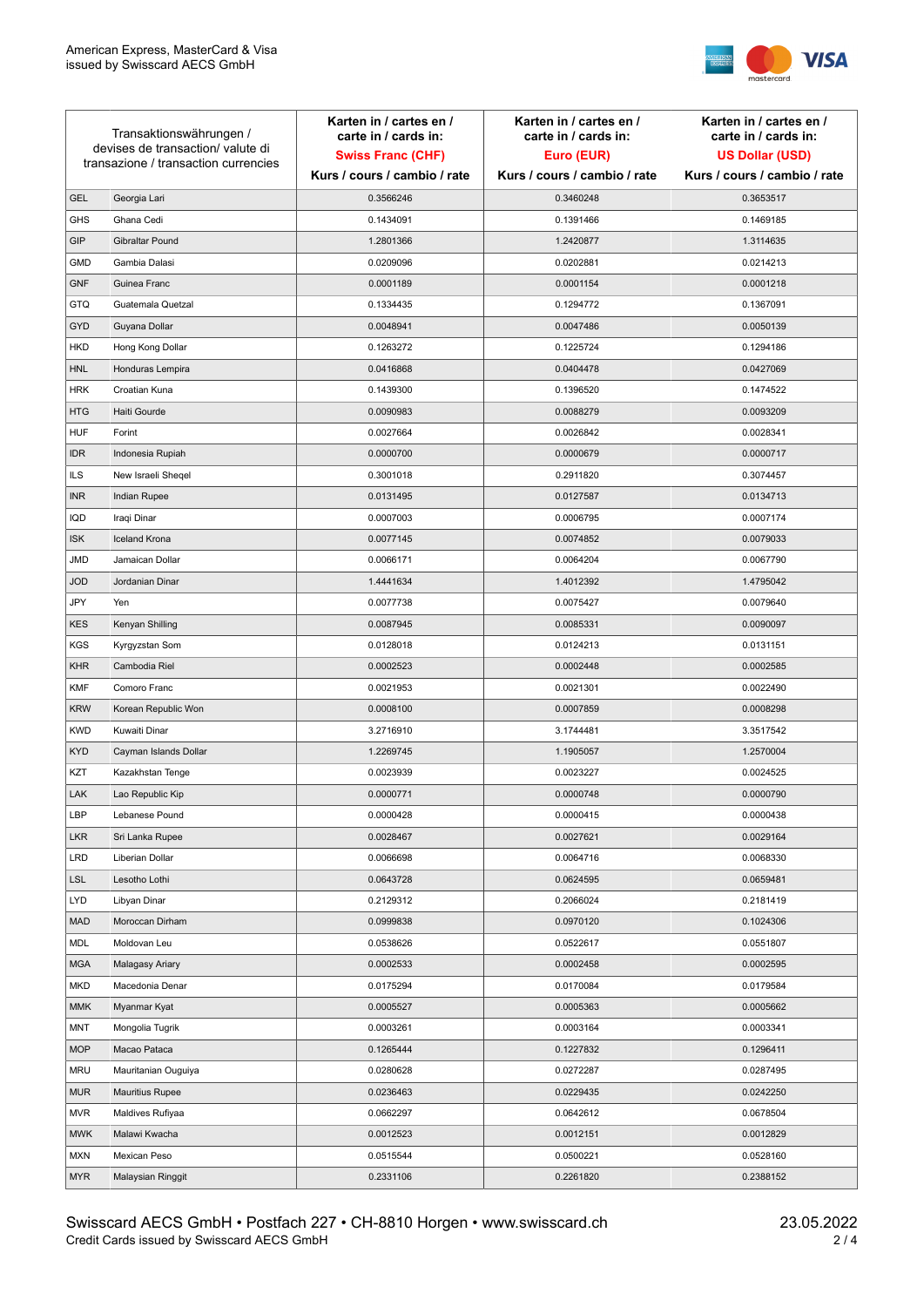

| Transaktionswährungen /<br>devises de transaction/valute di<br>transazione / transaction currencies |                             | Karten in / cartes en /<br>carte in / cards in:<br><b>Swiss Franc (CHF)</b><br>Kurs / cours / cambio / rate | Karten in / cartes en /<br>carte in / cards in:<br>Euro (EUR)<br>Kurs / cours / cambio / rate | Karten in / cartes en /<br>carte in / cards in:<br><b>US Dollar (USD)</b><br>Kurs / cours / cambio / rate |
|-----------------------------------------------------------------------------------------------------|-----------------------------|-------------------------------------------------------------------------------------------------------------|-----------------------------------------------------------------------------------------------|-----------------------------------------------------------------------------------------------------------|
|                                                                                                     |                             |                                                                                                             |                                                                                               |                                                                                                           |
| <b>MZN</b>                                                                                          | Mozambique Metical          | 0.0159721                                                                                                   | 0.0154974                                                                                     | 0.0163630                                                                                                 |
| <b>NAD</b>                                                                                          | Namibia Dollar              | 0.0644243                                                                                                   | 0.0625094                                                                                     | 0.0660009                                                                                                 |
| <b>NGN</b>                                                                                          | Nigeria Naira               | 0.0024493                                                                                                   | 0.0023765                                                                                     | 0.0025092                                                                                                 |
| <b>NIO</b>                                                                                          | Nicaragua Cordoba Oro       | 0.0286891                                                                                                   | 0.0278364                                                                                     | 0.0293912                                                                                                 |
| <b>NOK</b>                                                                                          | Norwegian Krone             | 0.1027466                                                                                                   | 0.0996927                                                                                     | 0.1052610                                                                                                 |
| <b>NPR</b>                                                                                          | Nepalese Rupee              | 0.0082184                                                                                                   | 0.0079741                                                                                     | 0.0084195                                                                                                 |
| <b>NZD</b>                                                                                          | New Zealand Dollar          | 0.6359146                                                                                                   | 0.6170136                                                                                     | 0.6514764                                                                                                 |
| <b>OMR</b>                                                                                          | Oman Rial                   | 2.6007690                                                                                                   | 2.5234676                                                                                     | 2.6644137                                                                                                 |
| PAB                                                                                                 | Panamanian Balboa           | 1.0224784                                                                                                   | 0.9920878                                                                                     | 1.0475000                                                                                                 |
| <b>PEN</b>                                                                                          | Peru Sol                    | 0.2749762                                                                                                   | 0.2668032                                                                                     | 0.2817053                                                                                                 |
| <b>PGK</b>                                                                                          | Papua New Guinea Kina       | 0.2903839                                                                                                   | 0.2817530                                                                                     | 0.2974900                                                                                                 |
| PHP                                                                                                 | Philippine Peso             | 0.0196239                                                                                                   | 0.0190406                                                                                     | 0.0201041                                                                                                 |
| <b>PKR</b>                                                                                          | Pakistan Rupee              | 0.0051255                                                                                                   | 0.0049732                                                                                     | 0.0052509                                                                                                 |
| <b>PLN</b>                                                                                          | Zloty                       | 0.2287706                                                                                                   | 0.2219710                                                                                     | 0.2343690                                                                                                 |
| <b>PYG</b>                                                                                          | Paraguay Guarani            | 0.0001497                                                                                                   | 0.0001453                                                                                     | 0.0001534                                                                                                 |
| QAR                                                                                                 | Qatari Rial                 | 0.2748670                                                                                                   | 0.2666973                                                                                     | 0.2815934                                                                                                 |
| <b>RON</b>                                                                                          | Leu                         | 0.2193842                                                                                                   | 0.2128636                                                                                     | 0.2247529                                                                                                 |
| <b>RSD</b>                                                                                          | Serbian Dinar               | 0.0091972                                                                                                   | 0.0089238                                                                                     | 0.0094223                                                                                                 |
| <b>RUB</b>                                                                                          | Russian Ruble               | 0.0167117                                                                                                   | 0.0162150                                                                                     | 0.0171207                                                                                                 |
| <b>RWF</b>                                                                                          | Rwanda Franc                | 0.0010040                                                                                                   | 0.0009742                                                                                     | 0.0010286                                                                                                 |
| SAR                                                                                                 | Saudi Riyal                 | 0.2667900                                                                                                   | 0.2588603                                                                                     | 0.2733188                                                                                                 |
| SBD                                                                                                 | Solomon Islands Dollar      | 0.1308772                                                                                                   | 0.1269872                                                                                     | 0.1340800                                                                                                 |
| <b>SCR</b>                                                                                          | Seychelles Rupee            | 0.0733748                                                                                                   | 0.0711939                                                                                     | 0.0751704                                                                                                 |
| <b>SDG</b>                                                                                          | Sudanese Pound              | 0.0022956                                                                                                   | 0.0022274                                                                                     | 0.0023518                                                                                                 |
| <b>SEK</b>                                                                                          | Swedish Krona               | 0.1002376                                                                                                   | 0.0972583                                                                                     | 0.1026906                                                                                                 |
| SGD                                                                                                 | Singapore Dollar            | 0.7201789                                                                                                   | 0.6987734                                                                                     | 0.7378028                                                                                                 |
| <b>SHP</b>                                                                                          | St Helena Pound             | 1.2801366                                                                                                   | 1.2420877                                                                                     | 1.3114635                                                                                                 |
| <b>SLL</b>                                                                                          | Sierra Leone Leone          | 0.0000798                                                                                                   | 0.0000774                                                                                     | 0.0000818                                                                                                 |
| SOS                                                                                                 | Somali shilling             | 0.0017705                                                                                                   | 0.0017179                                                                                     | 0.0018138                                                                                                 |
| SRD                                                                                                 | Suriname Dollar             | 0.0487368                                                                                                   | 0.0472882                                                                                     | 0.0499295                                                                                                 |
| SSD                                                                                                 | South Sudanese Pound        | 0.0022923                                                                                                   | 0.0022242                                                                                     | 0.0023484                                                                                                 |
| <b>STN</b>                                                                                          | Sao Tome and Principe Dobra | 0.0436667                                                                                                   | 0.0423688                                                                                     | 0.0447353                                                                                                 |
| <b>SVC</b>                                                                                          | El Salvador Colon           | 0.1168547                                                                                                   | 0.1133815                                                                                     | 0.1197143                                                                                                 |
| SZL                                                                                                 | Swaziland Lilangeni         | 0.0644243                                                                                                   | 0.0625094                                                                                     | 0.0660009                                                                                                 |
| THB                                                                                                 | Baht                        | 0.0292427                                                                                                   | 0.0283735                                                                                     | 0.0299583                                                                                                 |
| <b>TJS</b>                                                                                          | Tajikistan Somoni           | 0.0845023                                                                                                   | 0.0819907                                                                                     | 0.0865702                                                                                                 |
| TMT                                                                                                 | Turkmenistan Manat          | 0.2929648                                                                                                   | 0.2842572                                                                                     | 0.3001341                                                                                                 |
| <b>TND</b>                                                                                          | <b>Tunisian Dinar</b>       | 0.3479593                                                                                                   | 0.3376171                                                                                     | 0.3564744                                                                                                 |
| <b>TOP</b>                                                                                          | Tonga Pa'anga               | 0.4516287                                                                                                   | 0.4382052                                                                                     | 0.4626807                                                                                                 |
| <b>TRY</b>                                                                                          | Turkish Lira                | 0.0634468                                                                                                   | 0.0615610                                                                                     | 0.0649994                                                                                                 |
| TTD                                                                                                 | Trinidad & Tobago Dollar    | 0.1512620                                                                                                   | 0.1467661                                                                                     | 0.1549636                                                                                                 |
| <b>TWD</b>                                                                                          | New Taiwan Dollar           | 0.0344612                                                                                                   | 0.0334369                                                                                     | 0.0353045                                                                                                 |
| <b>TZS</b>                                                                                          | Tanzanian Shilling          | 0.0004400                                                                                                   | 0.0004269                                                                                     | 0.0004508                                                                                                 |
| <b>UAH</b>                                                                                          | Ukraine Hryvnia             | 0.0349507                                                                                                   | 0.0339119                                                                                     | 0.0358060                                                                                                 |
| <b>UGX</b>                                                                                          | Uganda Shilling             | 0.0002804                                                                                                   | 0.0002721                                                                                     | 0.0002873                                                                                                 |
| <b>UYU</b>                                                                                          | Peso Uruguayo               | 0.0254982                                                                                                   | 0.0247403                                                                                     | 0.0261222                                                                                                 |
| UZS                                                                                                 | Uzbekistan Sum              | 0.0000922                                                                                                   | 0.0000895                                                                                     | 0.0000945                                                                                                 |